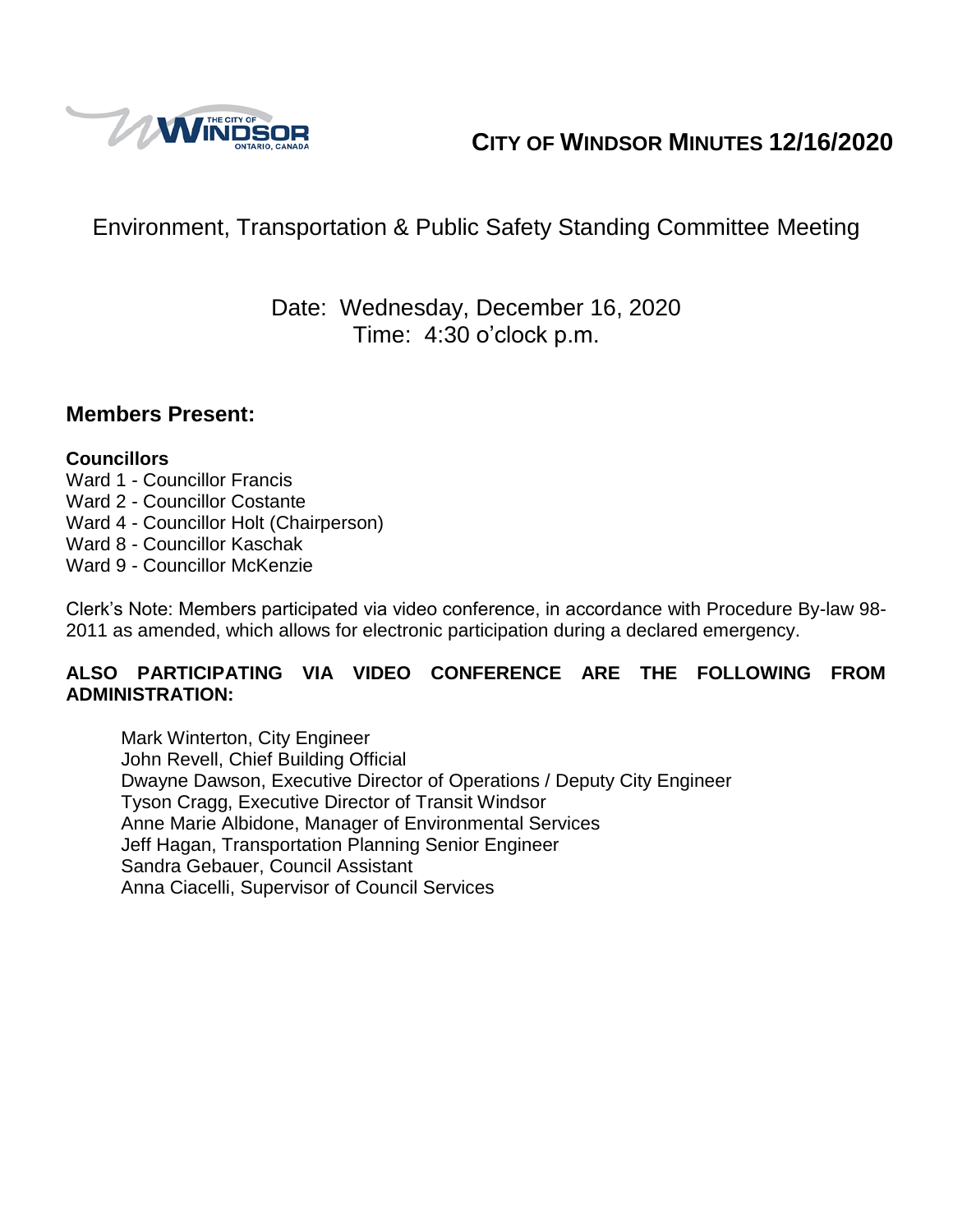## **Minutes Environment, Transportation & Public Safety Standing Committee Wednesday, December 16, 2020** Page 2 of 5

### **1. CALL TO ORDER**

The Chairperson calls the meeting of the Environment, Transportation & Public Safety Standing Committee to order at 4:32 o'clock p.m.

### **2. DISCLOSURE OF PECUNIARY INTEREST AND THE GENERAL NATURE THEREOF**

None disclosed.

### **3. ADOPTION OF THE MINUTES OF THE ETPS STANDING COMMITTEE**

### **3.1. Adoption of the Environment, Transportation & Public Safety Standing Committee minutes of its meeting held November 25, 2020**

Moved by: Councillor Francis Seconded by: Councillor Kaschak

THAT the Minutes of the Environment, Transportation & Public Safety Standing Committee meeting (excluding Transit Matter items) held November 25, 2020 **BE ADOPTED** as presented. Carried.

Moved by: Councillor Francis Seconded by: Councillor Kaschak

THAT the Minutes of the Environment, Transportation & Public Safety Standing Committee meeting (Transit Matter items only) held November 25, 2020 **BE ADOPTED** as presented. Carried.

Report Number: SCM 351/2020

### **4. REQUEST FOR DEFERRALS, REFERRALS OR WITHDRAWALS**

#### **8.1. A Review of Residential Waste Collection in Alleys**

Councillor Francis requests clarification regarding the reports that will be coming forward specifically related to the financials. Mark Winterton, City Engineer, appears via video conference before the Environment, Transportation and Public Safety Standing Committee regarding the administrative report "A Review of Residential Waste Collection in Alleys" and indicates that the forthcoming report may provide more details, although the financials are consistent with the current report. Dwayne Dawson, Executive Director Operations, appears via video conference before the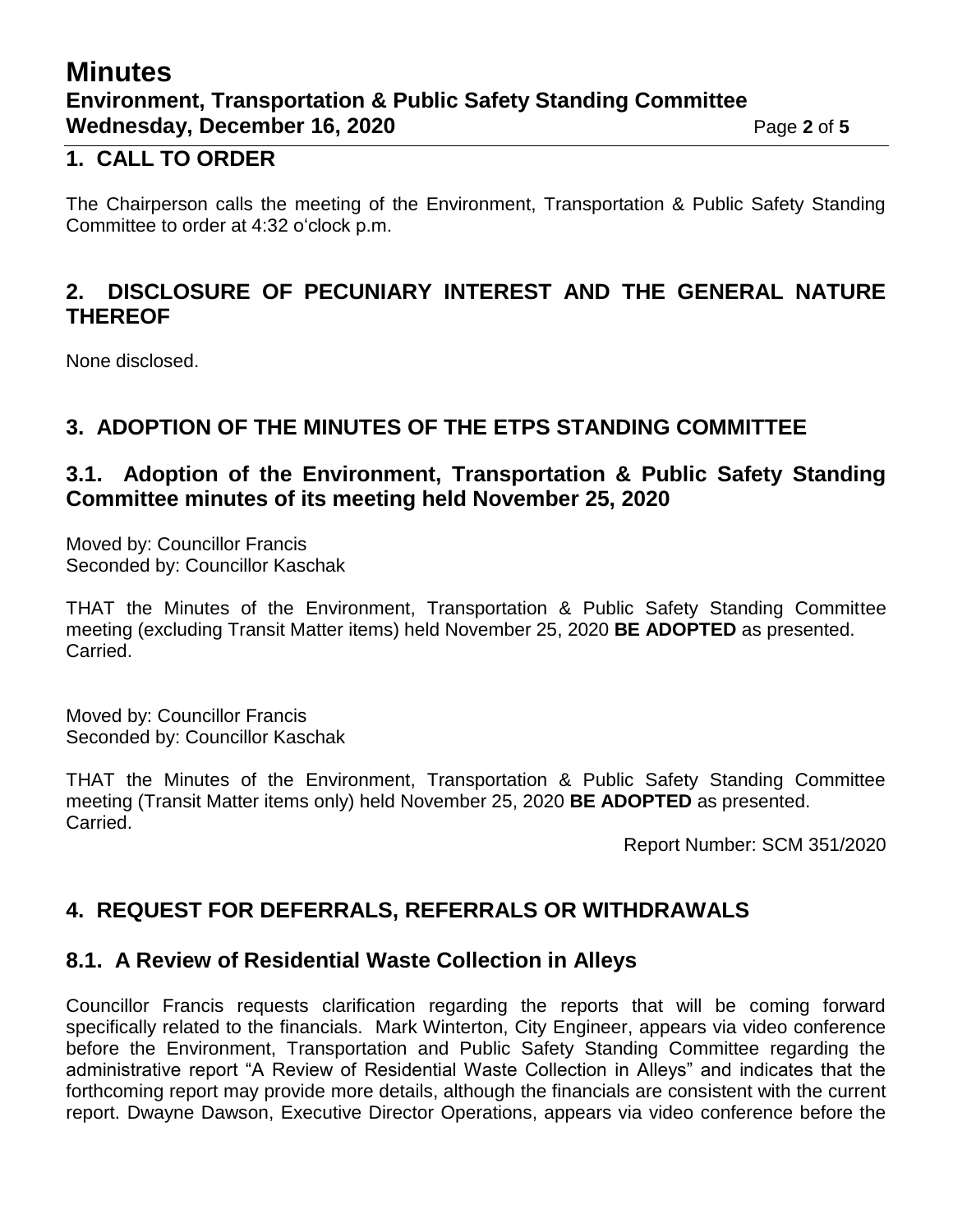## **Minutes Environment, Transportation & Public Safety Standing Committee Wednesday, December 16, 2020** Page 3 of 5

Environment, Transportation and Public Safety Standing Committee regarding the administrative report "A Review of Residential Waste Collection in Alleys" and indicates that the forthcoming report will include more information related to the condition of the alleys and what would be required to bring them up to standard.

Moved by: Councillor Costante Seconded by: Councillor Kaschak

THAT the report of the Manager, Environmental Services dated July 17<sup>th</sup>, 2020 entitled "A Review of Residential Waste Collection in Alleys" **BE DEFERRED** to a future meeting of the Environment, Transportation and Public Safety Standing Committee to allow for Administration to complete the related reports regarding minimum maintenance standards; and,

THAT those reports **BE BROUGHT FORWARD** for consideration at the same Environment Transportation and Public Safety Standing Committee meeting. Carried.

> Report Number: C 151/2020 Clerk's File: SW2020

#### **5. COMMUNICATIONS**

None presented.

## **6. PRESENTATIONS AND DELEGATIONS**

None presented.

### **7. COMMITTEE MATTERS**

None presented.

## **8. ADMINISTRATIVE ITEMS**

### **8.2. Wyandotte Street East Corridor Review - Wards 4, 5 & 6**

Councillor Francis inquires about the narrowing not being recommended and the wording used in the report. Jeff Hagan, Transportation Planning Senior Engineer, appears via video conference before the Environment, Transportation and Public Safety Standing Committee regarding the administrative report "Wyandotte Street East Corridor Review – Wards 4, 5 & 6" and indicates that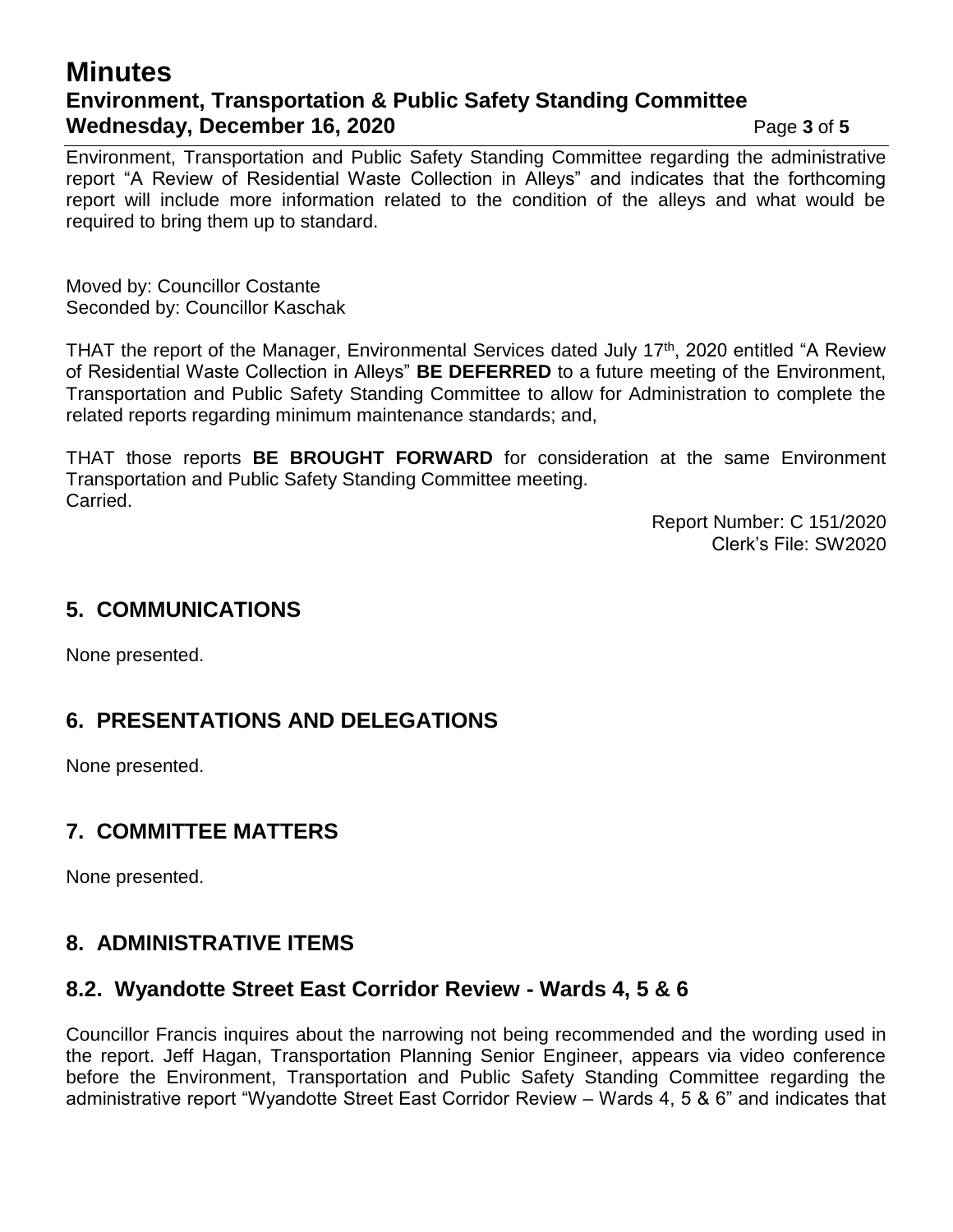## **Minutes Environment, Transportation & Public Safety Standing Committee Wednesday, December 16, 2020** Page 4 of 5

some locations along the corridor are currently over capacity and that the situation may worsen if lane reductions are put in place.

Councillor Kaschak inquires whether there is any way that there could be an East/West Active Transportation Route including perhaps the Riverside Drive Vista project. Mr. Winterton indicates that the Riverside Drive Vista Project will have bike facilities along the whole length on the road and through park areas, including sidewalks, once complete. Mr. Winterton adds that all completed Environmental Assessment documents are available on the City website for viewing; this would provide cross section details.

Councillor McKenzie inquires about the major challenges along Wyandotte although the Active Transportation Plan indicates Wyandotte as a multi-modal corridor. Mr. Hagan provides details indicating that there are alternate streets along Wyandotte that are outlined in the Active Transportation Master Plan which align with the plan.

Councillor Holt expresses concern for the Pillette Village and Old Riverside BIA areas where the East West corridor misses the mark on some of the details that people in the area wanted and asked for. Mr. Hagan provides details of the report and the response to the Council direction related to the feasibility and impact of lane reductions through the area based on their review. Mr. Hagan adds that on-street parking in that area is also necessary and would be beyond the scope of the review.

Moved by: Councillor Francis Seconded by: Councillor Kaschak

#### Decision Number: **ETPS 802**

THAT the report of the Transportation Planning Senior Engineer dated November 17, 2020 entitled "Wyandotte Street East Corridor Review – Wards 4, 5 & 6" **BE RECEIVED** for information. Carried.

> Report Number: S 155/2020 Clerk's File: APM/9120

### **9. TRANSIT BOARD ITEMS**

### **9.1. Greyhound Canada Transportation ULC Agreement - Relief of Commissions Paid During COVID-19 - City Wide**

Councillor McKenzie inquires whether other transit authorities across the region have similar partners, arrangements and whether this would be considered a best practice. Tyson Cragg, Executive Director, Transit Windsor appears via video conference before the Environment, Transportation and Public Safety Standing Committee regarding the administrative report "Greyhound Canada Transportation ULC Agreement – Relief of Commissions Paid During COVID-